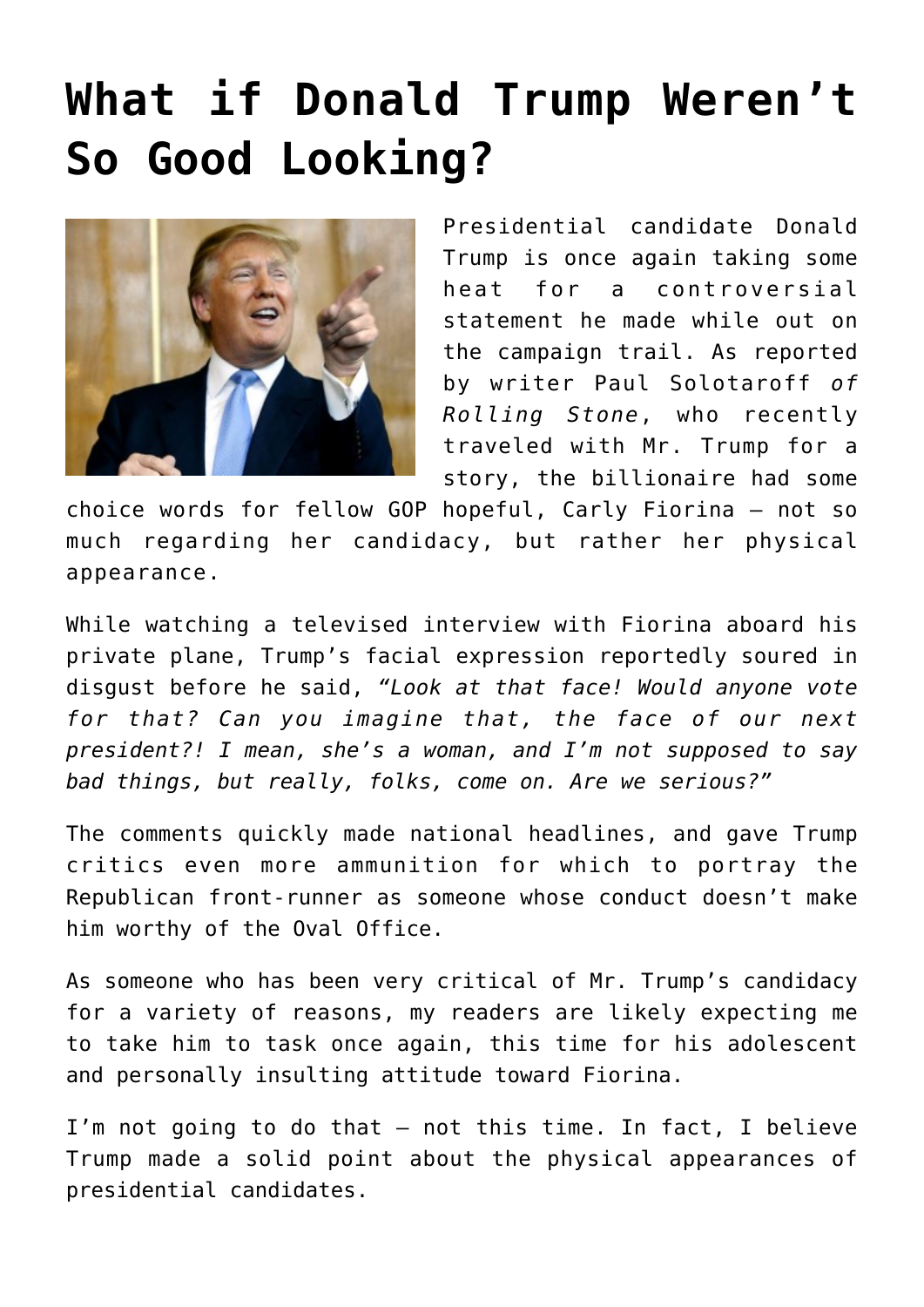I've long argued that we're at a time in our history when the national electorate is far less concerned about policies and the future of our country, than they are about superficial, aesthetically-appealing measurements of the candidates. Donald Trump not only understands this, but is a testament to it.

There's a reason, after all, why Mr. Trump is leading the Republican field in every single national poll: **He's a devastatingly handsome man.**

Let's face it: The orangutan-orange hair, the tense eyebrows, the crisp tan, the chronically pursed lips, the broad torso… It's all a turn-on. Even the way the man wears a "Make America Great Again" trucker-hat is pretty damn sexy, and few people can pull off that look!

When you think about it, it's almost unfair that Trump is *so* good looking. If he weren't, he probably never would have gotten away with such things as mocking American POWs for being captured, suggesting that a menstrual cycle compelled a female journalist to ask him tough questions, and defining his Middle East policy by promising to be "so good at the military" that our "heads will spin."

Trump's got *hot-guy privilege*, and he's wielding it as an effective political weapon. It's too bad others in the race have genetics working against them.

Could you imagine the hideous-looking Marco Rubio (was he in a car accident or something?) telling the world that he'll make Mexico pay for a border wall to stop its own government from dumping their rapists in our country? Such hyperbole would never fly! If he had Trump's devilishly handsome smile, on the other hand, he'd make it work.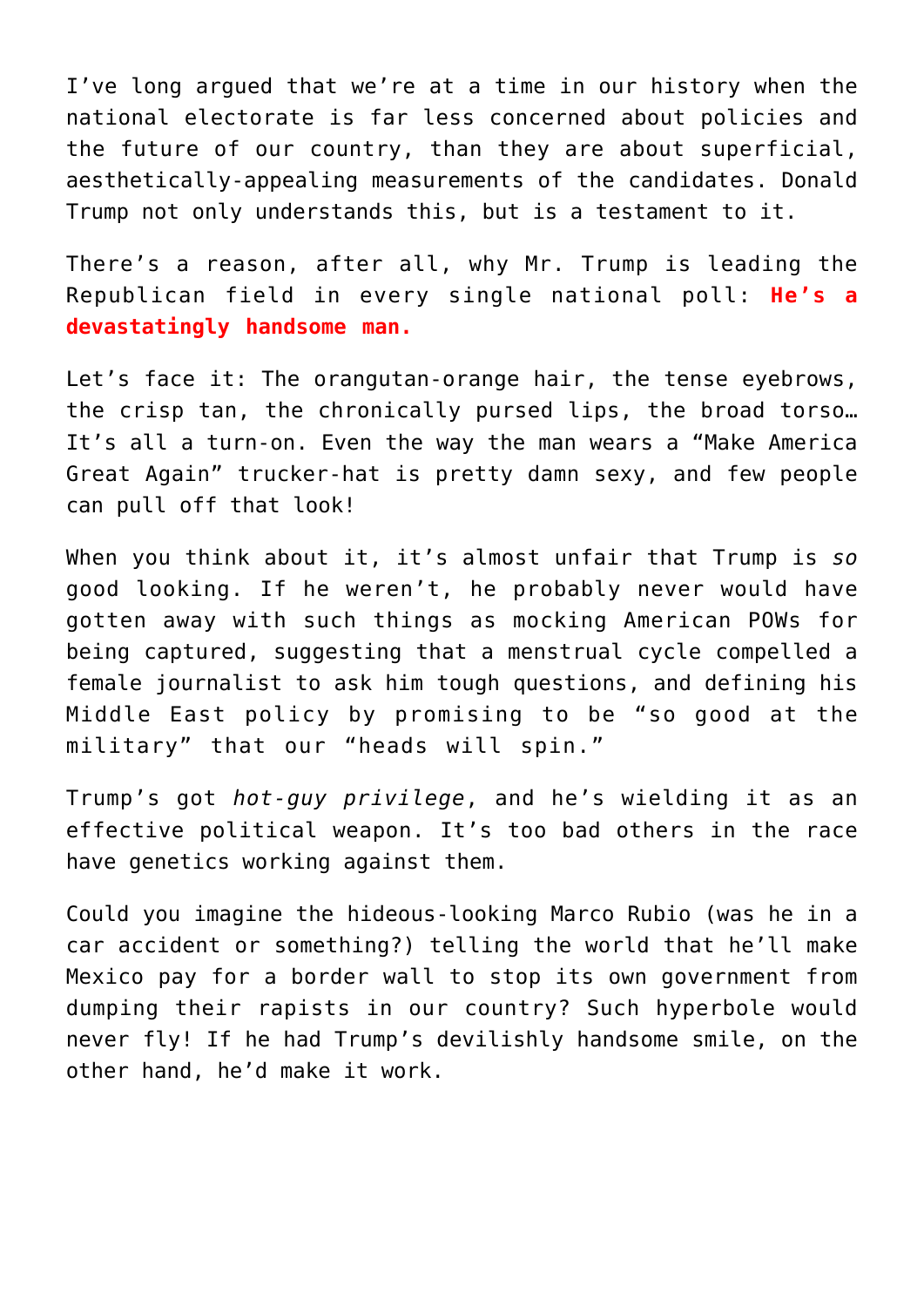

Breaking: Presidential candidate Donald Trump endorses John A. Daly's new novel.

And what if that overweight, balding Rick Perry ran on an economic platform for the GOP nomination that mirrored President Obama's from 2012? Would he be polling around 30% right now? No way. Spend more time on the treadmill, Mr. Perry. Once you've got Trump's waistline, get back to us then.

This isn't just a *Republican* thing, either. If Bernie Sanders weren't the spitting image of Brad Pitt (*Legends of the Fall* era), would he be eating into Hillary's lead like he is? Hell no. *If you've got it, flaunt it.* That's how Bernie rolls.

Like it or not, *hotties* are better equipped to persuade the masses in this country. That's what makes Donald Trump a successful candidate, and there's nothing wrong with him pointing that out. He's absolutely right to be concerned about a GOP presidential nominee not being sufficiently attractive, because voters just can't get behind someone who doesn't top the field in the looks department, the way Donald does. Bottom line: People shouldn't hate Trump because he's beautiful.

There's a lot riding on this election, folks, and it's time we take the process seriously. Let me know when the swimsuit